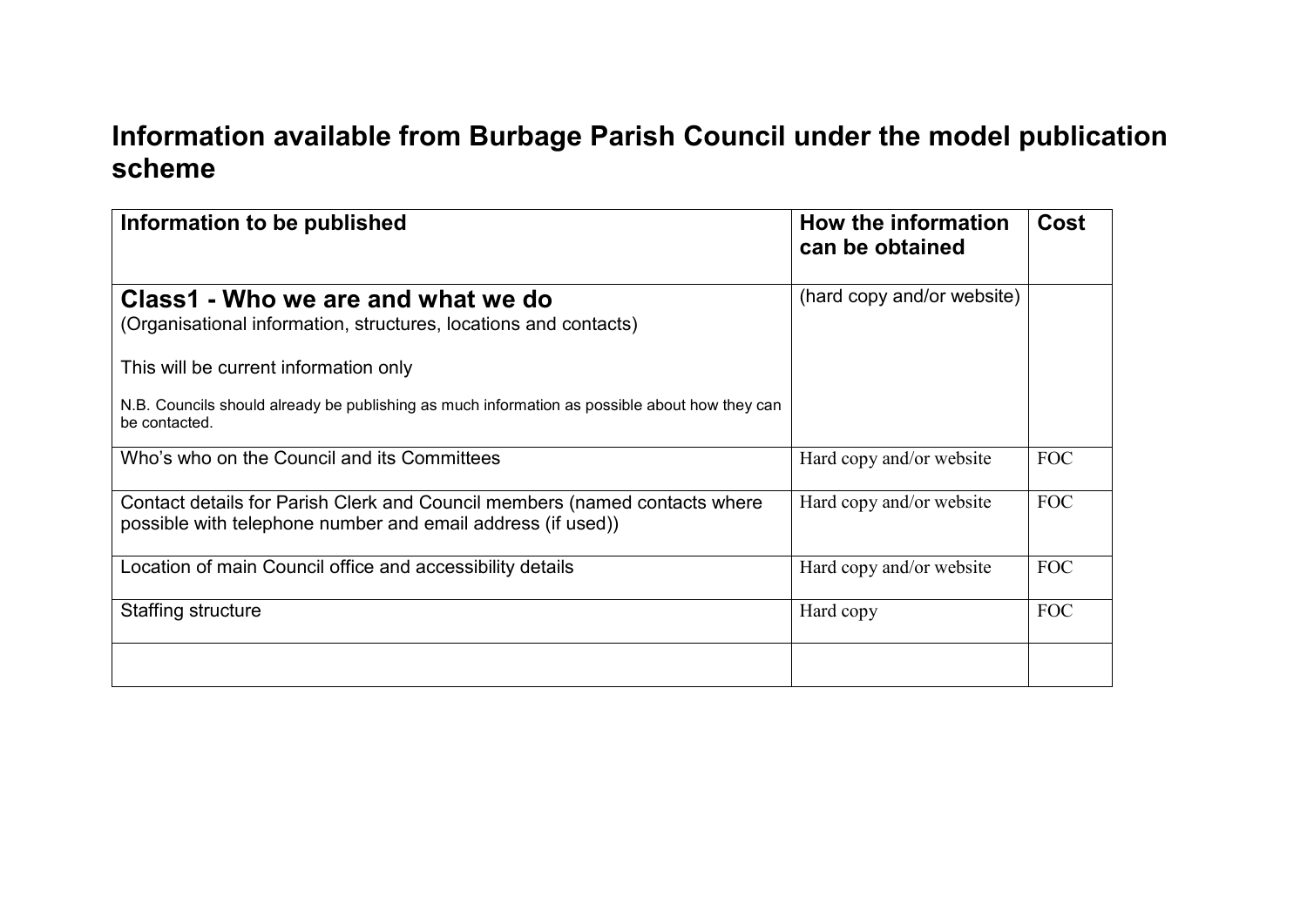| Class 2 – What we spend and how we spend it<br>(Financial information relating to projected and actual income and expenditure,<br>procurement, contracts and financial audit)<br>Current and previous financial year as a minimum | (hard copy and/or website) |                    |
|-----------------------------------------------------------------------------------------------------------------------------------------------------------------------------------------------------------------------------------|----------------------------|--------------------|
| Annual return form and report by auditor                                                                                                                                                                                          | Hard copy and/or website   | $10p$ per<br>sheet |
| <b>Finalised budget</b>                                                                                                                                                                                                           | Hard copy                  | $10p$ per<br>sheet |
| Precept                                                                                                                                                                                                                           | Hard copy                  | $10p$ per<br>sheet |
| <b>Borrowing Approval letter</b>                                                                                                                                                                                                  | Hard copy                  | $10p$ per<br>sheet |
| <b>Financial Standing Orders and Regulations</b>                                                                                                                                                                                  | Hard copy and/or website   | 10p per<br>sheet   |
| Grants given and received                                                                                                                                                                                                         | Hard copy                  | $10p$ per<br>sheet |
| List of current contracts awarded and value of contract                                                                                                                                                                           | Hard copy                  | $10p$ per<br>sheet |
| Members' allowances and expenses                                                                                                                                                                                                  | Hard copy                  | $10p$ per<br>sheet |
|                                                                                                                                                                                                                                   |                            |                    |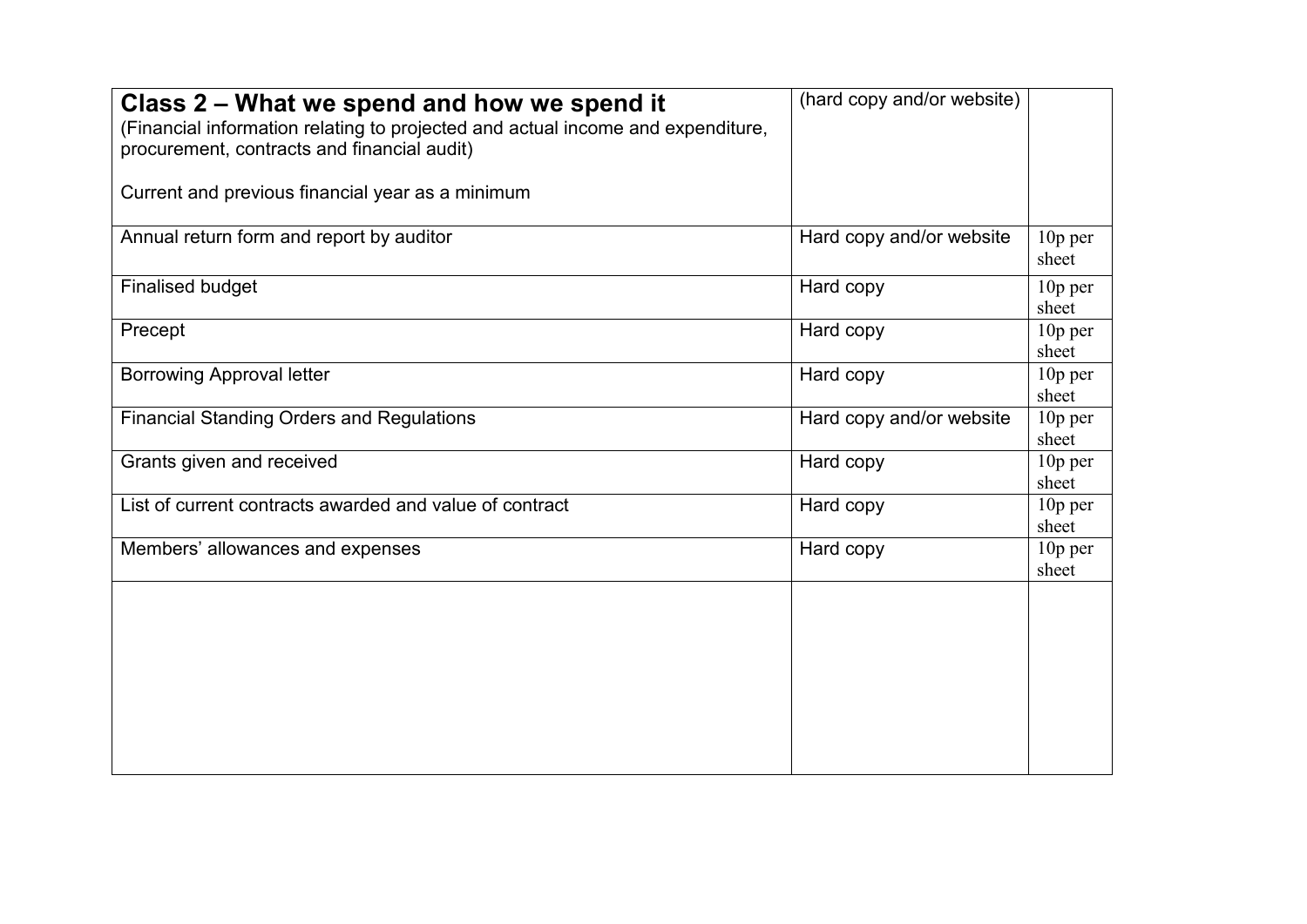| Class 3 – What our priorities are and how we are doing<br>(Strategies and plans, performance indicators, audits, inspections and reviews) | (hard copy or website)   |                              |
|-------------------------------------------------------------------------------------------------------------------------------------------|--------------------------|------------------------------|
| Parish Plan                                                                                                                               | Hard copy and/or website | $10p$ per<br>sheet           |
| Annual Report to Parish or Community Meeting (current and previous year as a<br>minimum)                                                  | Hard copy and/or website | <b>FOC</b>                   |
| Local charters drawn up in accordance with DCLG guidelines                                                                                | Hard copy                | $10p$ per<br>sheet           |
|                                                                                                                                           |                          |                              |
| Class 4 – How we make decisions                                                                                                           | (hard copy or website)   |                              |
| (Decision making processes and records of decisions)                                                                                      |                          |                              |
| Current and previous council year as a minimum                                                                                            |                          |                              |
| Timetable of meetings (Council, any committee/sub-committee meetings and<br>parish meetings)                                              | Hard copy and/or website | <b>FOC</b>                   |
| Agendas of meetings (as above)                                                                                                            | Hard copy and/or website | <b>FOC</b>                   |
| Minutes of meetings (as above)                                                                                                            | Hard copy and/or website | $10p$ per<br>sheet           |
| Reports presented to council meetings - nb this will exclude information that is properly<br>regarded as private to the meeting.          | Hard copy                | 10p per<br>sheet             |
| Responses to consultation papers                                                                                                          | Hard copy                | $10p$ per<br>sheet           |
| Responses to planning applications                                                                                                        | Hard copy                | $10p$ per<br>sheet           |
| Bye-laws                                                                                                                                  | Hard copy                | 10 <sub>p</sub> per<br>sheet |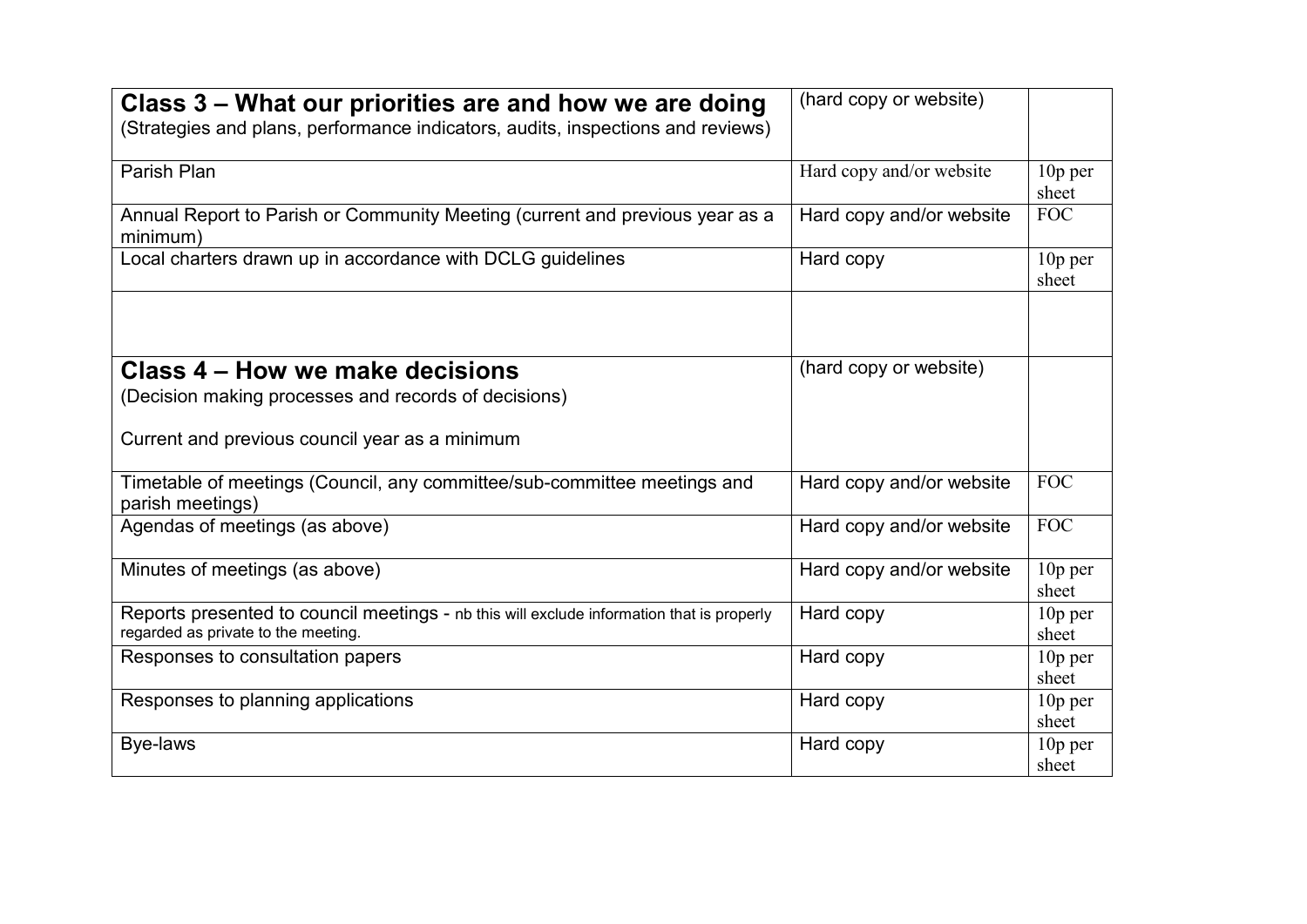| Class 5 – Our policies and procedures<br>(Current written protocols, policies and procedures for delivering our services<br>and responsibilities) | (hard copy or website)                         |                    |
|---------------------------------------------------------------------------------------------------------------------------------------------------|------------------------------------------------|--------------------|
| Current information only                                                                                                                          |                                                |                    |
| Policies and procedures for the conduct of council business:                                                                                      | Hard copy and/or website                       | $10p$ per<br>sheet |
| Procedural standing orders<br>Committee and sub-committee terms of reference                                                                      |                                                |                    |
| Delegated authority in respect of officers                                                                                                        |                                                |                    |
| Code of Conduct                                                                                                                                   |                                                |                    |
| Policy statements                                                                                                                                 |                                                |                    |
|                                                                                                                                                   |                                                |                    |
| Schedule of charges (for the publication of information)                                                                                          | Hard copy                                      | <b>FOC</b>         |
|                                                                                                                                                   |                                                |                    |
| Class 6 – Lists and Registers                                                                                                                     | (hard copy or website;<br>some information may |                    |
| Currently maintained lists and registers only                                                                                                     | only be available by<br>inspection)            |                    |
| Any publicly available register or list (if any are held this should be publicised; in most                                                       | Hard copy                                      | $10p$ per          |
| circumstances existing access provisions will suffice)                                                                                            |                                                | sheet              |
| <b>Assets Register</b>                                                                                                                            | Hard copy                                      | $10p$ per          |
|                                                                                                                                                   |                                                | sheet              |
| Register of members' interests                                                                                                                    | Hard copy                                      | $10p$ per          |
|                                                                                                                                                   |                                                | sheet              |
| Register of gifts and hospitality                                                                                                                 | Hard copy                                      | 10p per<br>sheet   |
|                                                                                                                                                   |                                                |                    |
|                                                                                                                                                   |                                                |                    |
|                                                                                                                                                   |                                                |                    |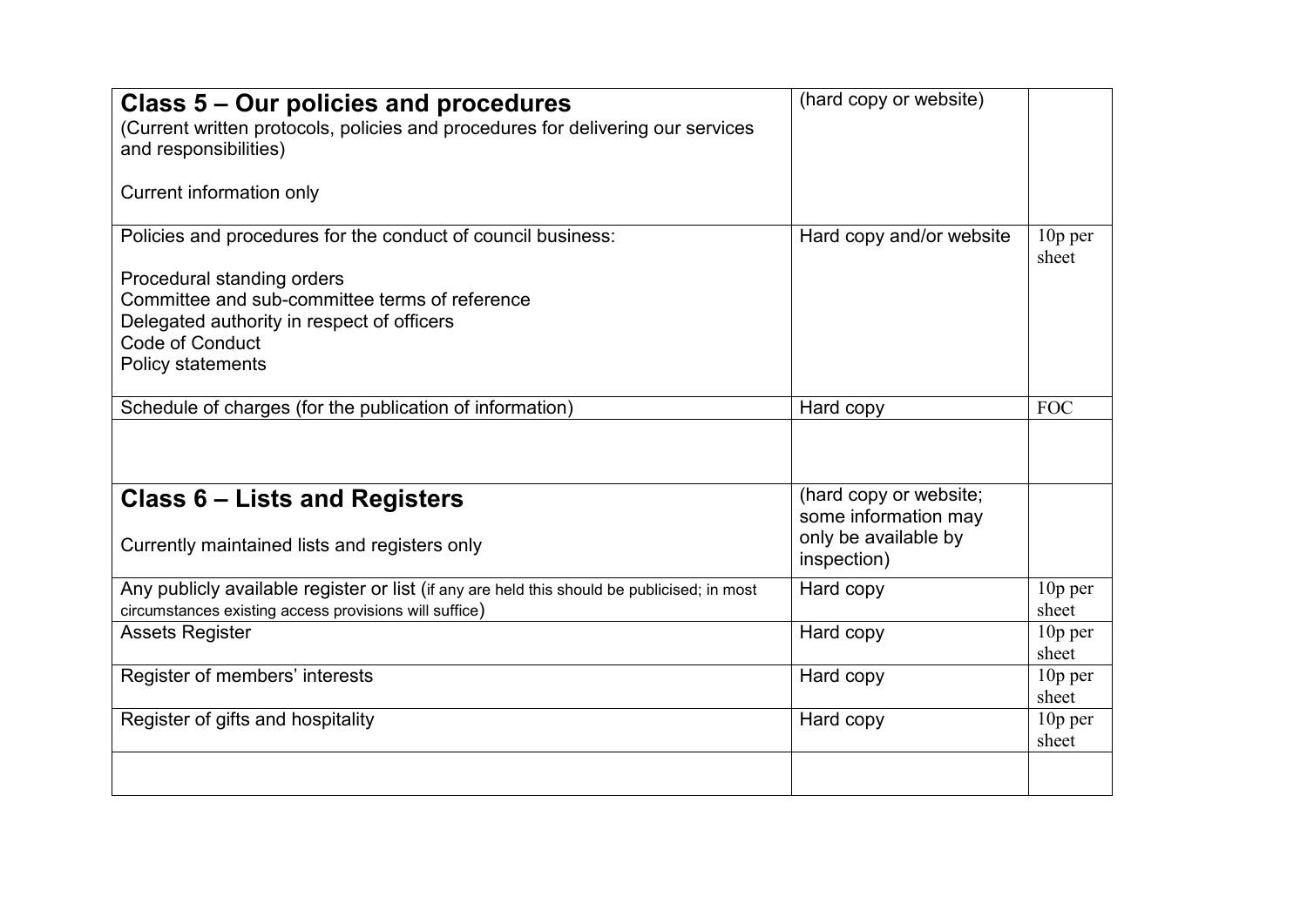| Class 7 – The services we offer<br>(Information about the services we offer, including leaflets, guidance and<br>newsletters produced for the public and businesses)<br>Current information only | (hard copy or website;<br>some information may<br>only be available by<br>inspection) |            |
|--------------------------------------------------------------------------------------------------------------------------------------------------------------------------------------------------|---------------------------------------------------------------------------------------|------------|
| <b>Allotments</b>                                                                                                                                                                                | Hard copy and/or website                                                              | FOC        |
| Burial grounds and closed churchyards                                                                                                                                                            | Hard copy and/or website                                                              | <b>FOC</b> |
| Community centres and village halls                                                                                                                                                              | Hard copy and/or website                                                              | <b>FOC</b> |
| Parks, playing fields and recreational facilities                                                                                                                                                | Hard copy and/or website                                                              | <b>FOC</b> |
| A summary of services for which the council is entitled to recover a fee, together<br>with those fees (e.g. burial fees)                                                                         | Hard copy                                                                             | <b>FOC</b> |
|                                                                                                                                                                                                  |                                                                                       |            |
| <b>Additional Information</b>                                                                                                                                                                    |                                                                                       |            |
| This will provide Councils with the opportunity to publish information that is not                                                                                                               |                                                                                       |            |
| itemised in the lists above                                                                                                                                                                      |                                                                                       |            |
| <b>Parish Council Newsletter</b>                                                                                                                                                                 | Hard copy and/or web site                                                             | <b>FOC</b> |
| <b>NHW Newsletter</b>                                                                                                                                                                            | Hard copy and/or web site                                                             | <b>FOC</b> |

**Contact details: Hazel Thomasson (Principal Officer) Burbage Parish Council Burbage Millennium Hall Britannia Road Burbage** *Exercise Leicestershire*  **LE10 2HF**